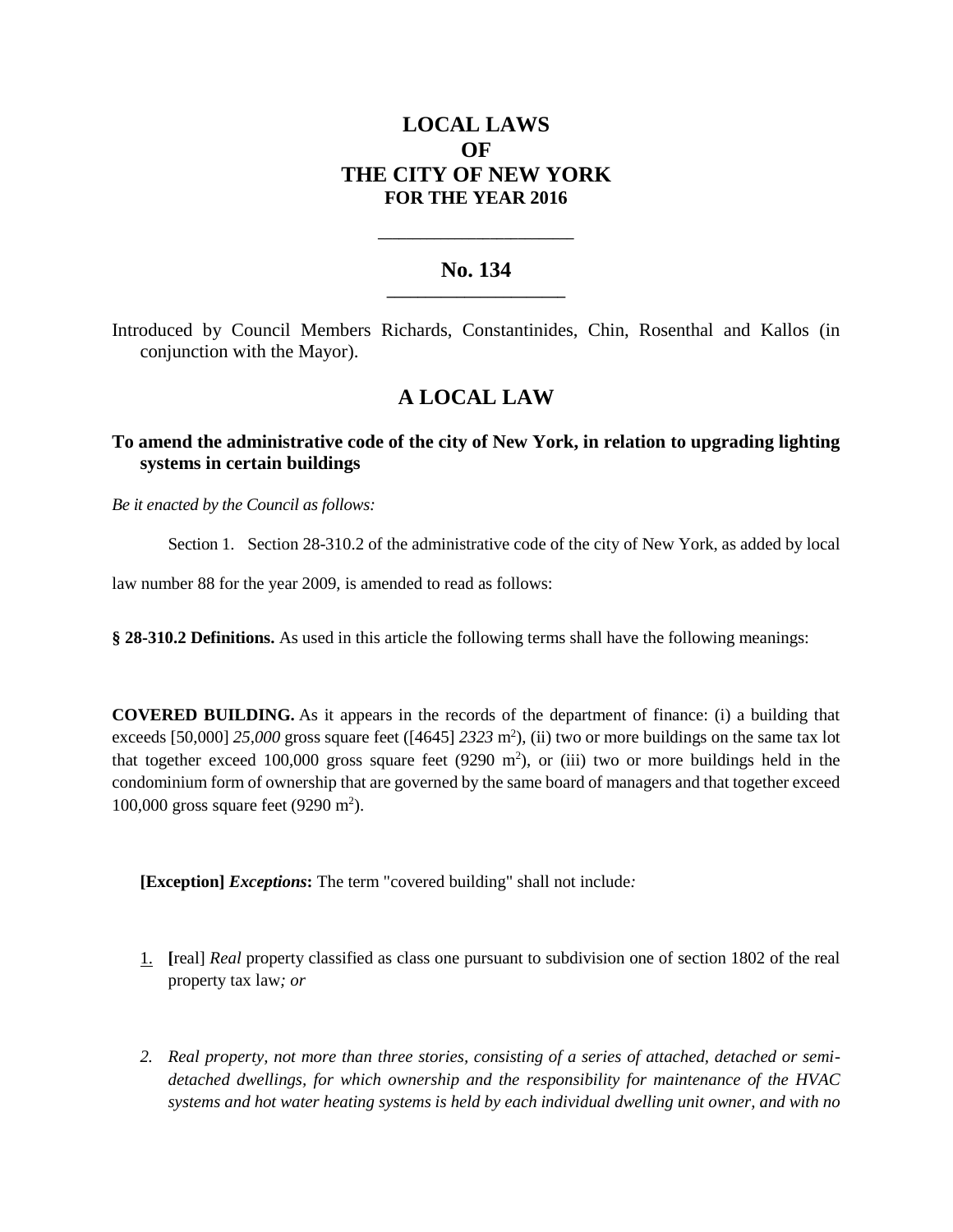*HVAC system or hot water heating system in the series serving more than two dwelling units, as certified by a registered design professional to the department.*

**[UPGRADE.** The installation or modification of the lighting system of a covered building to comply with the standards required for new systems, including all of the following elements: lighting controls (interior lighting controls, light reduction controls and automatic lighting shutoff), tandem wiring, exit signs, interior lighting power requirements and exterior lighting.]

§ 2. Section 28-310.3 of the administrative code of the city of New York, as added by local law

number 88 for the year 2009, is amended to read as follows:

**§ 28–310.3 Upgrade of lighting systems of covered buildings required. [**The] *No later than January 1, 2025 the* lighting systems of covered buildings shall be [upgraded to comply] *in compliance* with the standards for new systems set forth in [section 805 of] the New York city energy conservation code and/or applicable standards referenced in such energy code [on or prior to January 1, 2025]. The owner of a covered building shall ensure that the upgrade of the lighting system of the entire covered building is completed on or prior to such date and shall file a report with the department, [on or prior to such date] *in accordance with the rules of the department*, prepared by a registered design professional or a licensed master or special electrician certifying that such upgrade has been completed and that the work is in compliance with the technical standards of the New York city electrical code. The department may impose a fee for filing and review of such reports.

### **Exceptions:**

- 1. [No upgrade is required for (i) an] *An* element of a lighting system that is in compliance with the standards of the New York city energy conservation code and/or applicable standards referenced in such code as in effect for new systems installed on or after July 1, 2010[, or (ii) lighting].
- *2. Lighting* power densities in any space bounded by permanent floor-to-ceiling partitions and/or closable doors that are in compliance with the standards of the *New York city energy conservation code* and/or applicable standards referenced in such code as in effect for new systems installed on or after July 1, 2010.